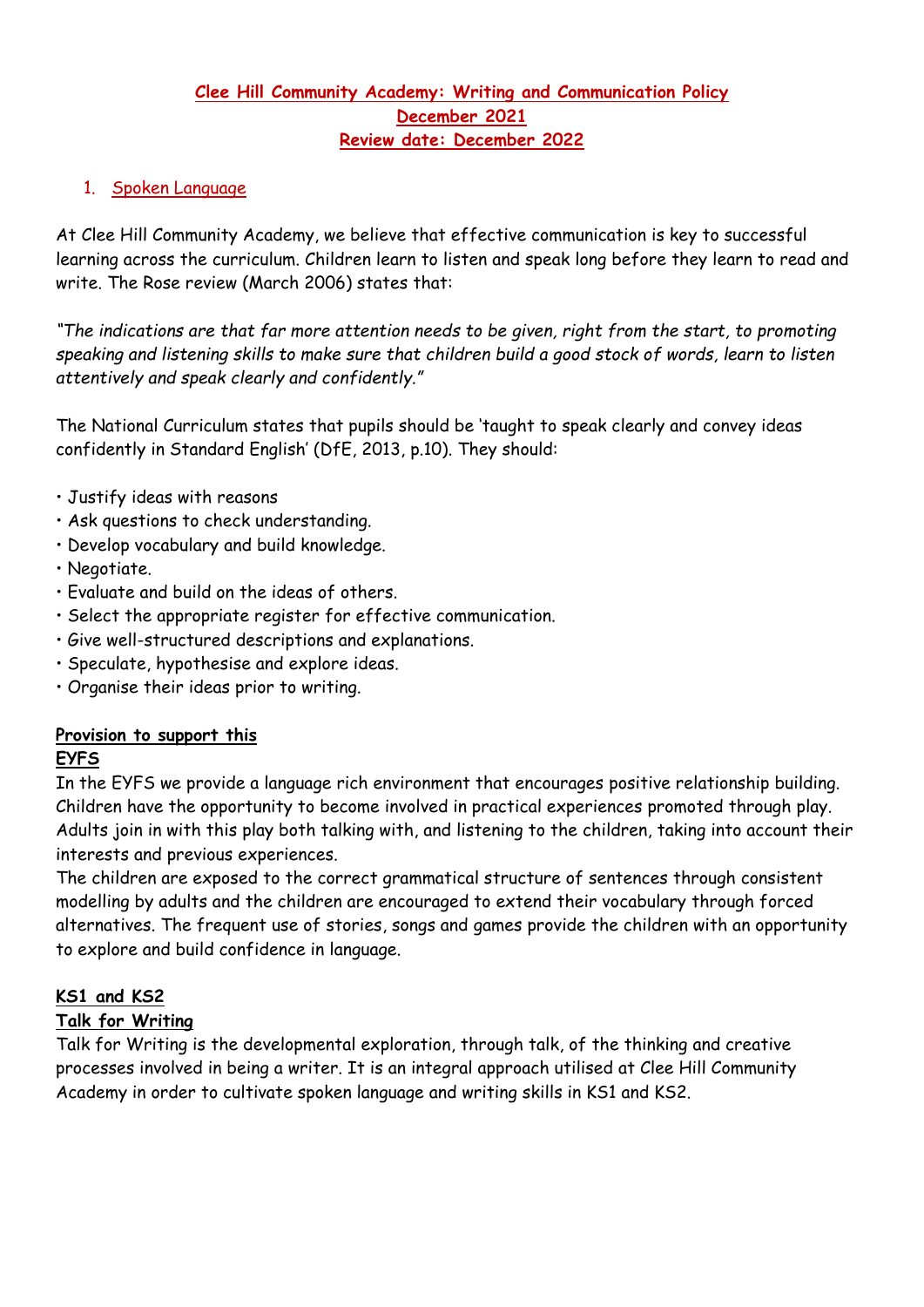

# **Word and Language Games**

Talk games and activities can be used to:

- stimulate and develop vocabulary (e.g. word associations);
- 'warm up' the imagination and tune children in to more creative thinking
- orally develop a character ('Tell me more about...');
- orally develop a setting ('Painting the picture').

# **Role Play and Drama**

In KS1 role play areas are established in each classroom and in both KS1 and KS2 role-play and drama activities, such as 'hot-seating' and 'conscience alley', are regularly used at various stages of the reading–writing teaching sequence.

# **Additional strategies used to develop spoken language include:**

- Peer teaching, modelling and assessment
- Immersion of phonics teaching in all subjects
- Reading aloud and sharing work
- Adults modelling the correct grammatical structure
- Think it- say it repeat it writing strategy
- Talking is supported with topic and vocabulary word mats
- Debates and discussions
- Use of talk partners
- Ability and mixed ability group work

# 2. Writing

# **At Clee Hill Community Academy we aim to:**

- Ensure progression of writing skills across the school.
- Provide meaningful writing experiences using the contexts inspired by quality texts/ use cross curriculum links
- Inspire pupils to write through exciting shared experiences.
- Model high standard writing to secure high expectations and inspire writers.
- Ensure children are taught a range of social functions that writing can perform e.g. persuade, instruct, inform, and entertain.
- Enable children to demonstrate the ability to choose the appropriate form and content to suit the purpose and audience.
- Recognise that drafting, incorporating significant revision into their writing and proof-reading are integral parts of the writing process
- Use creative curriculum themes to provide meaningful writing experiences through contexts.
- Have a clear progression of teaching writing includes familiarisation of text type through reading, exploring features, planning, drafting, assessing and editing.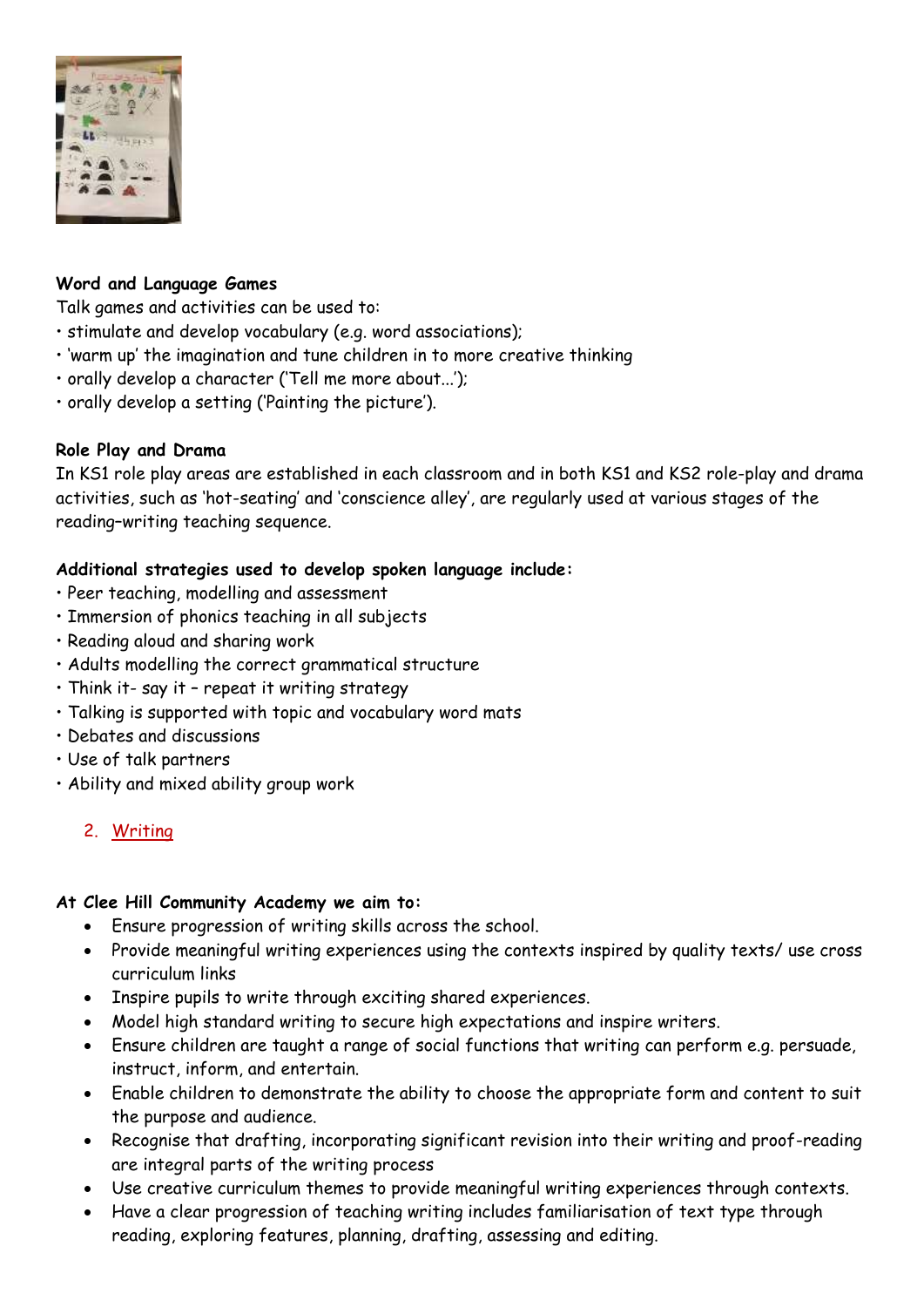• Achieve independent writing of a high quality

# **Provision**

## **Early Years Foundation Stage (EYFS): Communication, language and literacy**

- Each classroom has a well organised writing area that includes a variety of different resources for mark making and writing such as large sheets of paper, coloured paper, notebooks, diaries, postcards, clipboards, whiteboards, pens, pencils, high-frequency word cards, alphabet cards, interactive displays, messages and examples of children's writing. These resources should all be available for the children to use independently.
- Puppets, props and small world should be available for role-play.
- The outside area also provides opportunities for reading, writing and role-play.
- Activities to develop children's fine and gross motor skills are provided e.g. building wrist strength by twirling ribbon sticks, practising writing patterns with big brushes and water, making letters in the sand.
- The interactive whiteboard is accessible to the children.
- Inviting book corners have a good variety well organised quality books hard cover, soft cover, fiction, non-fiction and rhymes.
- Books in all areas of learning
- Displays celebrate children's achievements and support children's future learning, being interactive where appropriate. They also include typed and handwritten text and captions from adults and children.

In the EYFS there must be a daily whole class phonics session and a regular literacy based session. These should be supported by linked independent and adult directed activities and will look very different in the Nursery and Reception settings. These are to be clearly described on planning with the use of learning intentions and key questions, along with details of

differentiation. Core texts should be used and links to the learning theme made where possible. In Reception, children each have an English workbook in which directed Literacy activities are recorded. Self-initiated learning is recorded on EYLOG.

# **Key Stage 1 & 2**

All keystage 1 and 2 classes have a 1 hour English lesson per day. Each of these lessons includes grammar teaching.

Each classroom has a working wall that should support learning with models, published examples and key vocabulary.

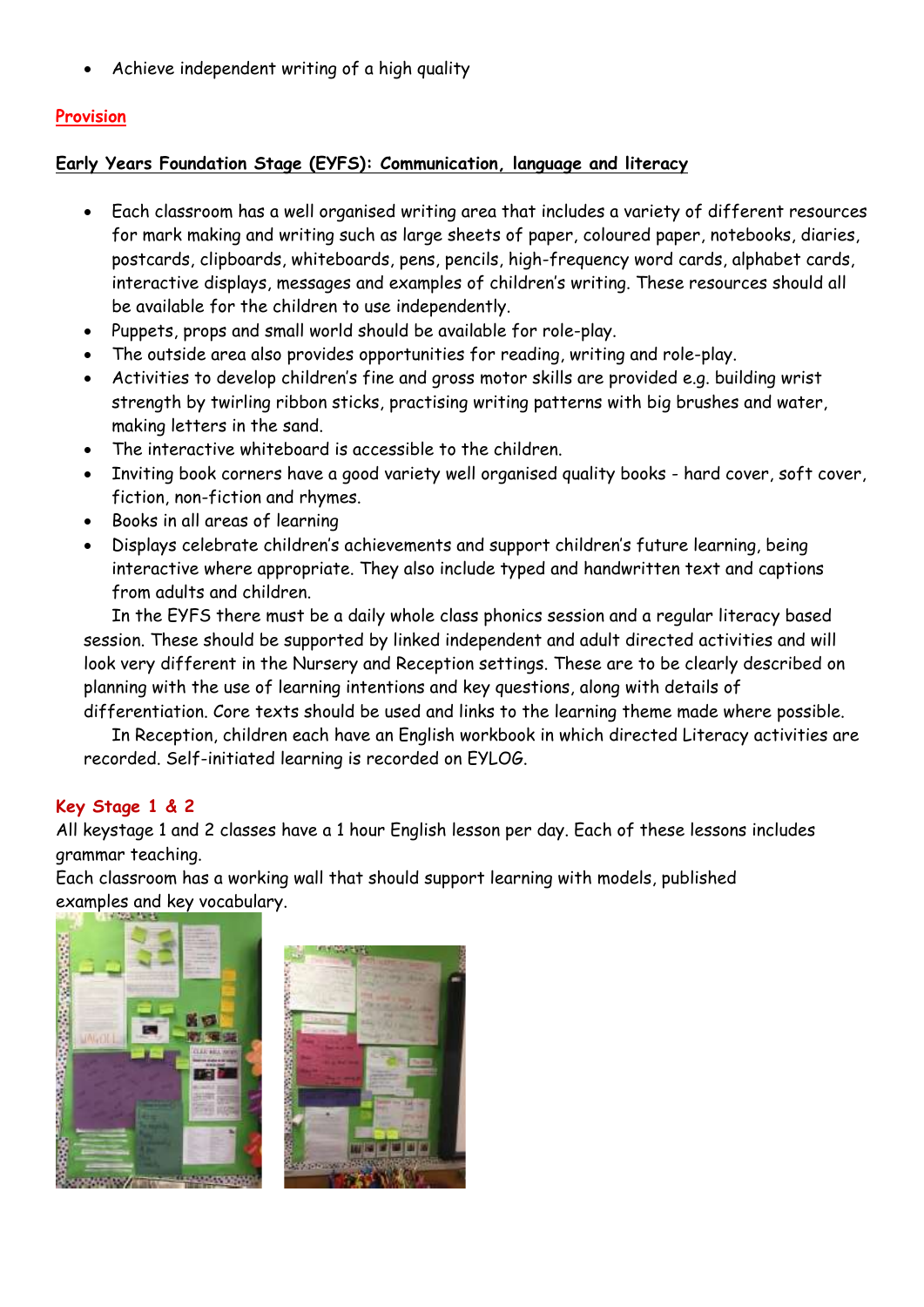#### **Phonics**

Phonics is the gateway to writing. Phonics teaching is the teaching of sounds (rather than letter names) and how these sounds (or 'phonemes') can be blended together to create words. The great majority of children will learn to read and write through phonics, and it is the way that we teach early reading and writing at Clee Hill Community Academy.

At Clee Hill Community Academy, phonics is taught discretely, based on the 'Letters and Sounds' document, from Nursery to year 3. In Nursery, Phase 1 is taught as an introduction to phonics. Children play games based on environmental sounds, alliteration and rhyme and this is the foundation to learning letter sounds. In Reception, year 1 and year 2, phonics is taught using a streamed approach by teachers and trained teaching assistants. It is "multi-sensory, in order to capture children's interest, sustain motivation and reinforce learning" as suggested in the Rose Review 2006. The later stages of phonics are taught discretely in year 3, and above year 3, some children may still benefit from phonics teaching to support their learning. (For more information, see separate letters and sounds policy)

# **The Process of Writing**

There is a clear progression in the teaching of writing which includes:

|                                                    | The Tink for Writing Process                                                                                                                                                                                                             |
|----------------------------------------------------|------------------------------------------------------------------------------------------------------------------------------------------------------------------------------------------------------------------------------------------|
|                                                    | worse talk forming, com                                                                                                                                                                                                                  |
| Baseline<br>assessment                             | and Mit. - ween or<br>(ut least a week before unit)<br>- ret furgets                                                                                                                                                                     |
| Planning                                           | * Decide on hey language facus<br>* Adapt madel tost & decide how it can<br>he innevated<br>* Tost Model - box-it-up<br>- analyze it<br>- plan foolkit                                                                                   |
| 1. Imitation                                       | * Creative heak & context<br>* Warm up/ambed mords, phrases.<br>grammar & short-burt writing -<br>restitif throughout<br>* Internative model text - first map<br>* Deepen understanding e.g. drame<br>* Reading at a reader:<br>- vecali |
|                                                    | * damprékes<br>· Heading at a writer:<br>- kasnie fest<br>- analyse features<br>" candentfroot foolkit                                                                                                                                   |
| Innovation                                         | * Greate new plan: map/box-up &<br>fully that first<br>* Shared writing - innocate a<br>. Papili write aim certins & paided<br>amiting peer acted!<br>* Teacher atteries week > plac<br><b>Iffeger</b><br>· Fredhach and is              |
| Independent<br>application<br>Frinal<br>assessment | · Near there have fine a<br>* Pupils write independent!<br>Fedral III.<br><b>AMPAIR</b>                                                                                                                                                  |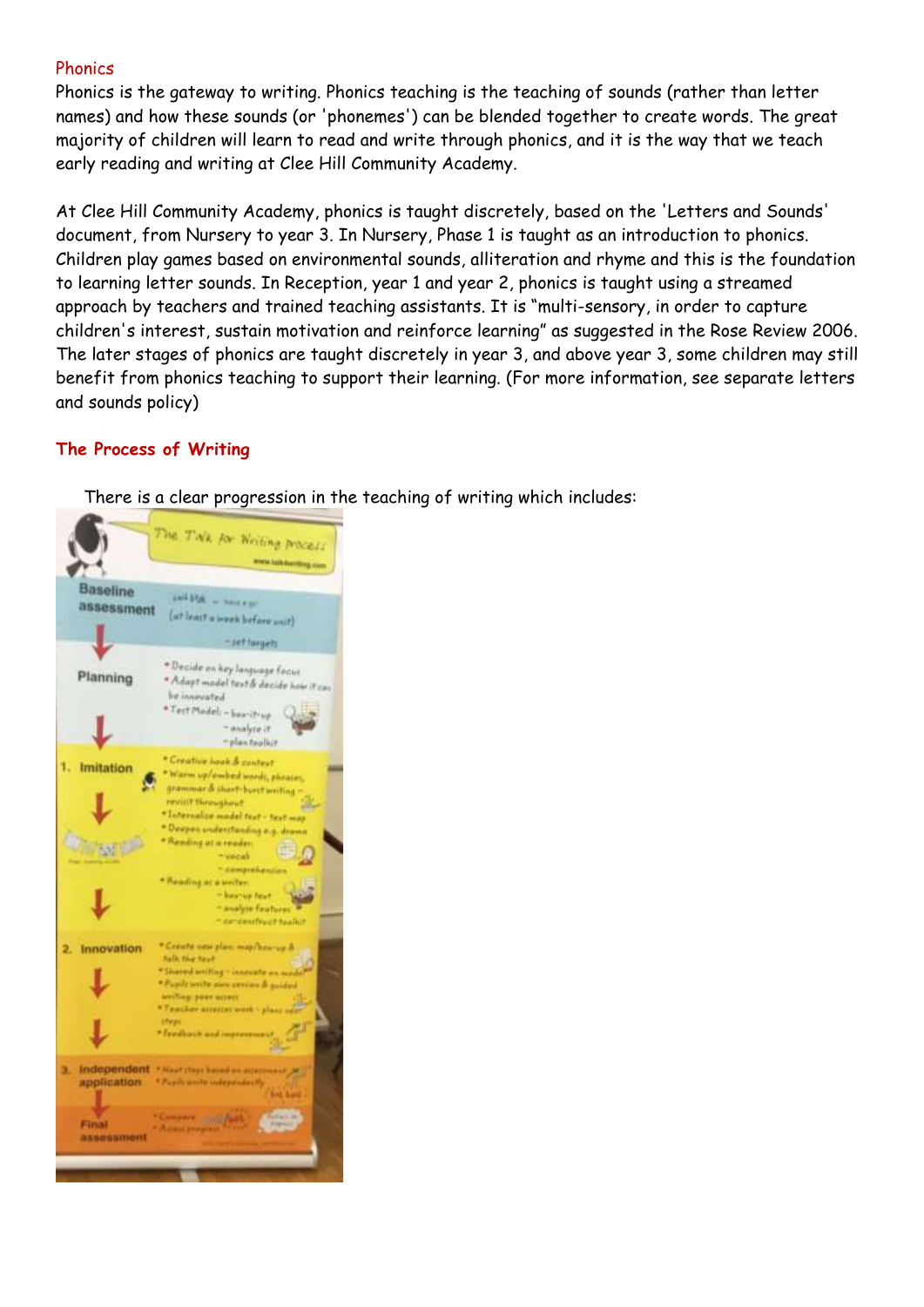This guidance is not a 'fixed' structure of writing to follow rigidly but a suggestive process of writing over a 2-3 week unit of work.

# **Cold task: WALT should include the words cold task**

Cold task should be completed prior to planning a unit, as the purpose is to highlight areas of development/ next steps to improve their writing. The genre of the cold task should be the same but the context can be completely different.

### **WAGOLL (What a good one looks like)**

The children need LOTS of exposure to what a good text looks like to know what you are expecting from them. These WAGOLLs should be displayed as part of the working wall so that the children can refer to them as much as possible. Teachers often write these to ensure that they include the features that the children need to practice.



#### [http://www.literacywagoll.com](http://www.literacywagoll.com/)

#### **Talk for writing**

Talk for Writing enables children to imitate the key language they need before they try reading and analysing it. Through fun activities that help them rehearse the tune of the language they need, followed by shared writing to show them how to craft their writing, children are helped to write in the same style. As a result, they rapidly develop their reading, writing and language skills.

At Clee Hill Community Academy, we use Pie Corbett's suggested actions for key connectives to encourage continuity throughout the school. We take photos of the children doing these actions and display on the working wall so the same actions are used consistently for each class.



First

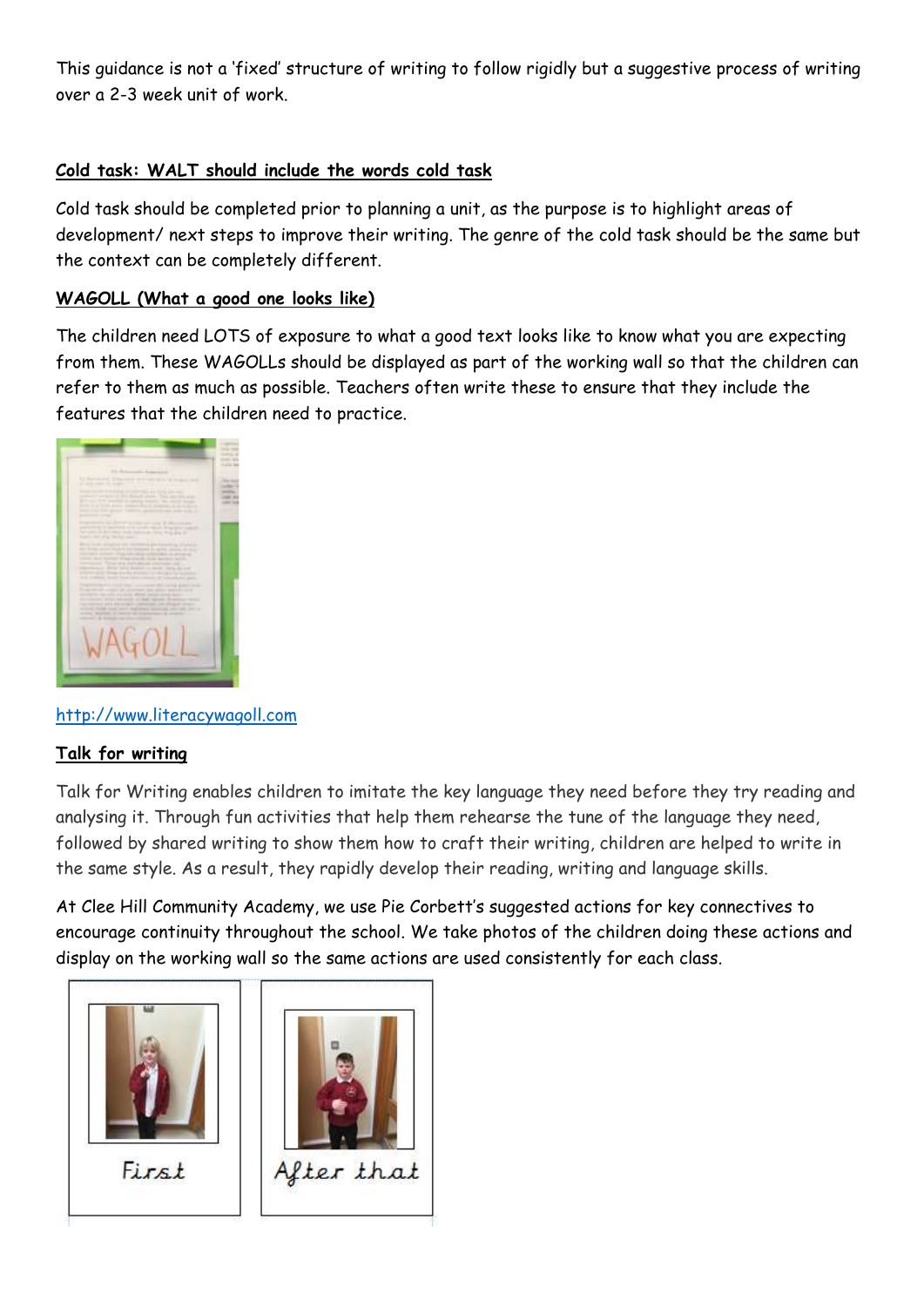

The grammar progression document links with the Pie Corbett T4W programme. (See Appendix 1 attached).

#### **Modelled Writing**

The teacher talks aloud the thought processes as a writer. They have complete control over the writing and make explicit the structure, language features, spelling and punctuation of the text type as appropriate. Modelled writing is displayed on washing lines for the children to refer to.



#### **Shared Writing**

This is a collaborative approach; pupils contribute their ideas and thoughts for the teacher to select the most appropriate. The teacher needs to give reasons for the choices made.

#### **Supported Composition**

The children work in pairs to provide the next sentence of the text. This may follow from either modelled or the shared writing process. This may be part of a TPS activity (Think, pair and share).

#### **Guided Writing**

Pupils are grouped by writing ability according to their levels and/or target needs. The teacher works with each group in rotation during the week so that every child partakes in guided writing once per week. The task is carefully selected to provide an appropriate level of challenge and will focus on a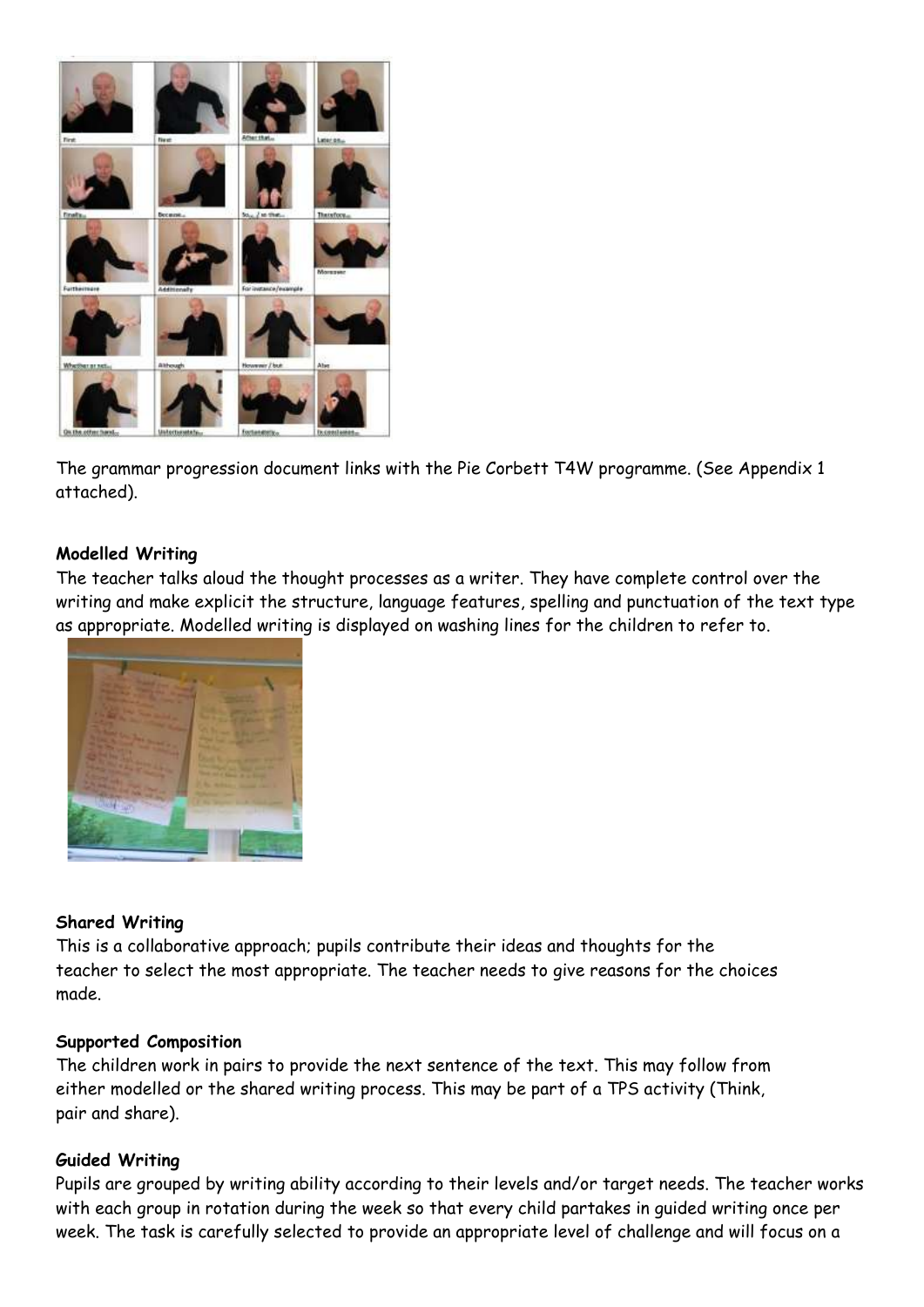particular aspect of the writing process as opposed to writing a complete piece. Tasks may include the processes of planning, drafting and editing pieces of writing. Teachers choose a target for each group to work on based on an assessment of their individual needs and previous writing. TAs are also expected to take guided writing groups when appropriate.

## **Hot write: WALT should include the words 'Hot Write'**

All children are given opportunities to apply their understanding of the text type in their own writing. This is vitally important if children are to develop their skills as writers within different genres. This is the opportunity for children to 'show off' all the skills that they have learned in the writing process.

# **Edit and redrafting process**

This needs to be taught to children so that the editing actually improves their work. Use of a visualiser or photo of work and discussions about how to make it better as a class are effective. Include really clear success criteria for how you want the edited work to improve. Sometimes, this might be one paragraph to improve or focus on story endings etc. It is important in KS2 that time is spent editing a piece of writing. This can be done at any stage of the writing process but after a hot write and time with the children, it is a good time to edit and redraft. Give the children a chance to improve on their work after their discussion with you. Use your green edit and improve pens. In KS2 this is expected to be at least a paragraph – sometimes whole text.

#### **Punctuation and Grammar**

• The Pie Corbett teaching progression shows coverage in each year group

The National Curriculum (DfE, 2013) gives a clear developmental programme for the introduction and acquisition of knowledge about grammar and punctuation. During lesson warm-ups and writing sessions children are explicitly taught the areas of grammar appropriate for their particular age. Children are encouraged to use the appropriate terminology during lessons e.g.

• adjectival phrase, subordinate clause etc.

# **Spellings**

In the Foundation stage, year 1 and year 2, spelling rules are mainly taught through phonics sessions. In the rest of the school, children are taught spelling patterns using the Babcok ' no nonsense spelling scheme. This is taught through a half hour teaching session daily.

In addition, children are given spellings to learn based on their individual needs. This is done by the teacher correcting at least 10 spellings a week in a child's literacy work. The children then copy these spellings onto their own spelling sheet to practise using look, cover, write, check. Children are also regularly tested on key words for each year group and these are used to form the children's spellings to learn at home.

Key words spellings are picked up on in English books and children are helped to learn them through look cover, write, check, spelling lists and speed spelling.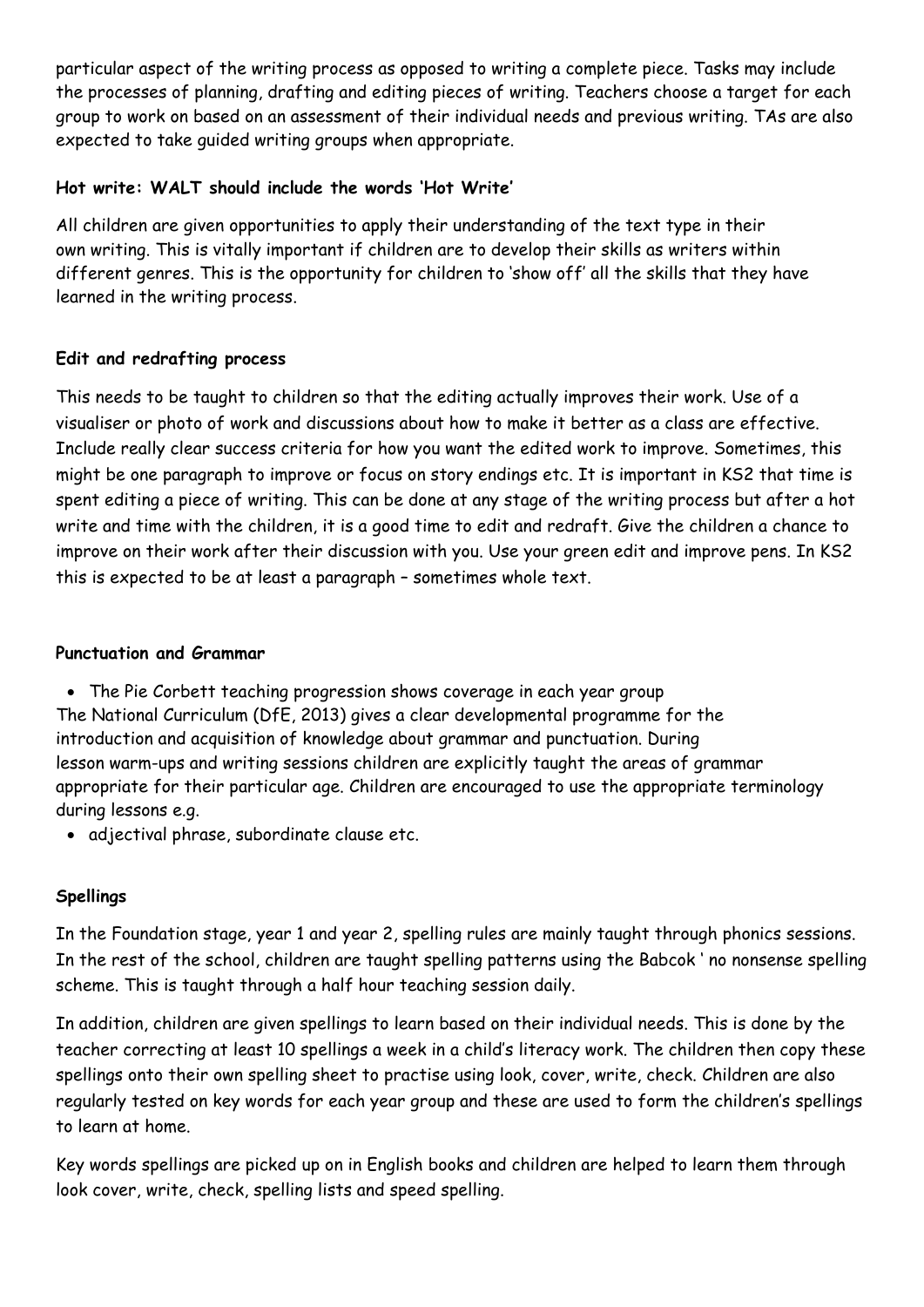Phonic boards are used all through the school to support children with spelling.



#### **Handwriting**

Kinetic letters: see separate policy

#### **Assessment, Monitoring and Moderation**

Children in the EYFS are assessed on an ongoing basis through observation, 1:1 interaction, small group activities, child-initiated learning and whole class teaching. Parents are strongly encouraged to contribute to these assessments in nursery. Baseline assessments of the children will take place during the first six weeks of the autumn term, these will be used to inform planning and the organisation of interventions and activities designed to support the children's individual needs. Each child will have a Development Matters Profile in which their progress will be recorded. Their attainment will be entered onto the School's internal online assessment (Otrack) termly. Moderation of observations and teachers judgements will take place internally along with externally between local schools.

In Key Stage One and Key Stage Two, children are assessed against the new curriculum objectives for each year group. Teachers are expected to update writing assessment sheets for their year groups half-termly, ticking if children have achieved an objective. These will then indicate if a child is below, working towards, expected or greater depth. This information is then entered on to o-track. Termly pupil progress meetings identify strategies addressing any concerns. Teachers evaluate the progress of PPG children in order to track their progress and highlight any concerns. Children in key stage 2 have individual targets which are constantly referred to.



#### Marking

Marking is used as part of our formative assessment to inform planning as well help the children to improve their work. Work is marked using a two colour system. Green is used to pick up the good work children produce that meets the learning objectives. Pink is used for closing the gap comments, which help the children to improve. In this way, our improvement marking is often a 'doing' comment and we allow the children time in lessons to respond to their comments. (For further information see the school's marking policy.)